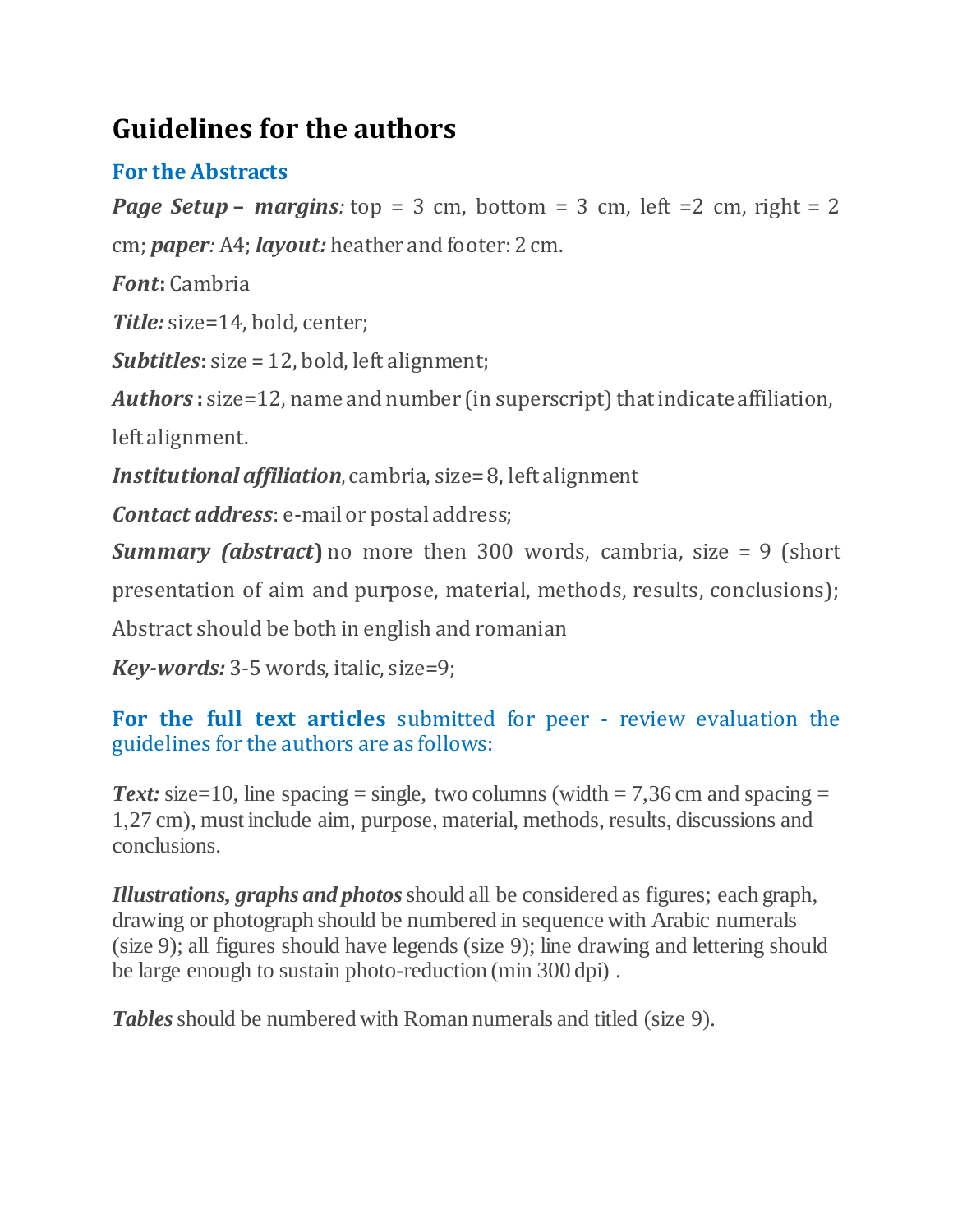*References (size 8):* in the text you should identify references by Arabic numeral in brackets [ ], using Vancouver system. The list of references should include only those publications which are cited in the text, in the order in which are first mentioned in the text; only the first letters of words/titles are capitals;

1. papers published in periodical – name of authors, initial/initials of surname, year of publishing in brackets, title of paper (italic), title of periodical (italic), volume, cited pages; the abbreviation of journal titles are accessible at [nih.gov.](http://www.nlm.nih.gov/)

Ex: Dragan C., Tamara P., Sergej O. (2013). *Assessment of physical fitnessin children and adolescents*, Physical Education and Sport, 11(2), 135 – 145. edited books or monographs – name of authors, initial/initials of surname, year of publishing in brackets, title of paper or chapter (italic), title of book or monograph (italic), editors, city, cited pages.

Ex : Kotecki J.E. (2016). *Physical activity & health,*USA: Jones & Bartlett Learning, 232-234.

Submission of a manuscript is held to imply that **it has not previously published** and **is not otherwise submitted forpublication**, except as an abstract (which in that case has to be stated).

## **Sistematic reviews**

*Content:* these articles are the gold standard to search for, collate, critique and summarize the best available evidence regarding a scientitific issue about a certain about physical education, sport, sport medicine, physical therapy and rehabilitation theme.

*Size:* the article must have no more then 12 pages.

## **Original papers**

*Content*: original papers must include fundamentals research in physical education, sport, sport medicine, physical therapy and rehabilitation and clinical research regarding physical therapy and rehabilitation.

*Size*: 6-8 pages, 4-5 image documents (graphs, photographies etc.); *Format*: the text must be structured in: introduction, aim and purpose of the study, material and method, results, discussions, conclusions (which must present personal conclusions);

*References:*should be introduced in text.